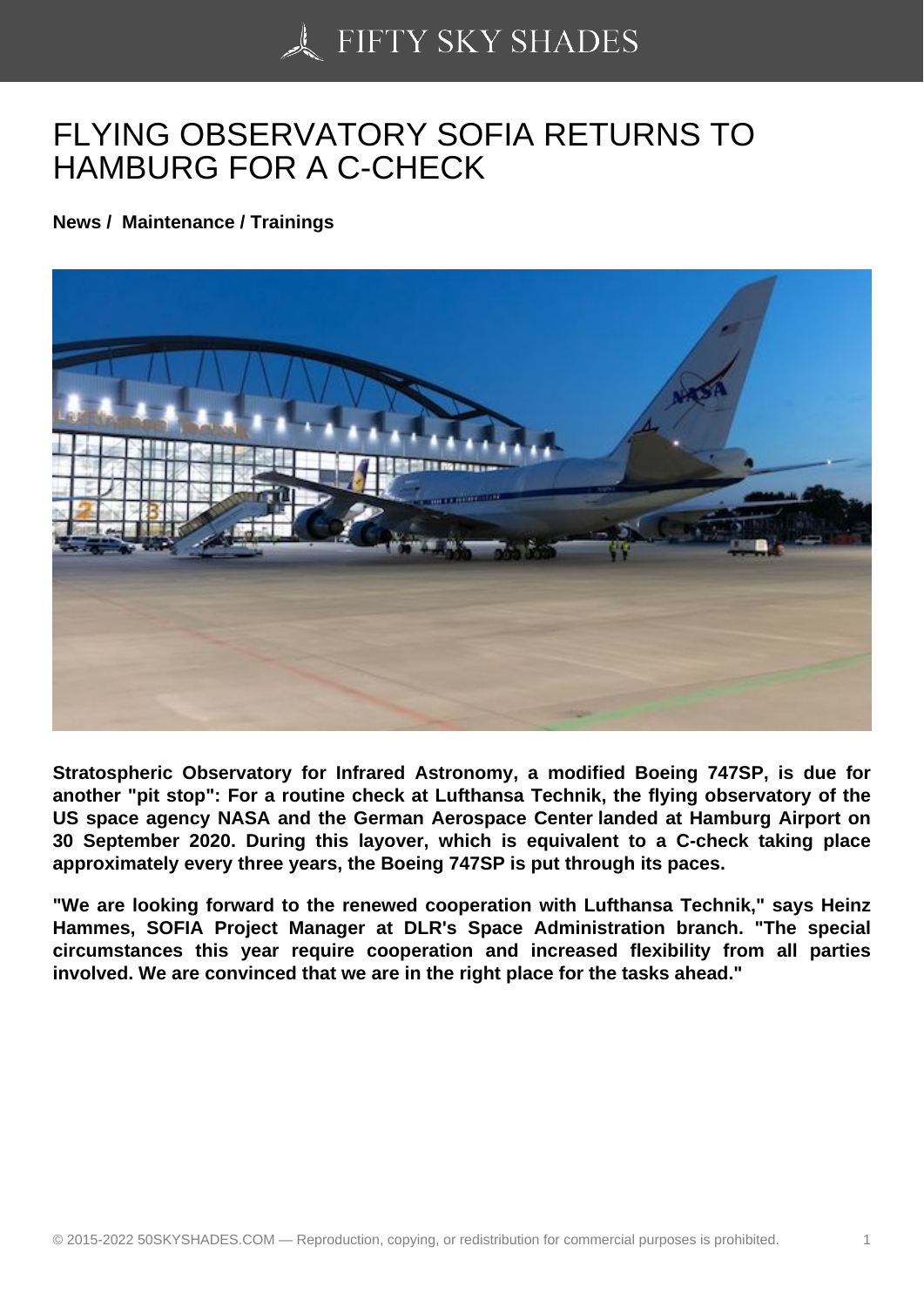

New air conditioning for the research instruments

In the special case of SOFIA, the aircraft will be repaired in accordance with NASA regulations, which also defined the exact work packages for this layover. During the extended maintenance visit the aircraft structure undergoes extensive inspections before necessary repairs are carried out. Therefore, engines and cabin, including the panelling and floors, are removed in order to be able to subsequently carry out the test and maintenance work and to check all cabling and ducts.

In addition, the air conditioning system is given an upgrade. "This will enable us to adjust the temperature in the cabin very finely in future," explains Hammes. "This is particularly important in the instrument zone, because every research instrument requires a precisely fitting ambient temperature."

The final checks at Lufthansa Technik - for instance on the engines and the cabin's internal pressurization - are scheduled for mid-December. The maintenance work should be completed by the beginning of February when SOFIA should resume its scientific operations.

## University of Stuttgart carries out telescope maintenance

The telescope on board of SOFIA, the German contribution and the heart of the observatory, will also be thoroughly overhauled during its stay at Lufthansa Technik. This work will be carried out exclusively by the staff of the German SOFIA Institute (DSI) at the University of Stuttgart, who are very familiar with this globally unique system. "With this extensive maintenance, we pay particular attention to those work packages that, due to their complexity, are only carried out every three or six years," says Michael Hütwohl from DSI, who is responsible for the telescope at SOFIA. "Moreover, a large number of smaller jobs, from the inspection of the 2.7 meter primary mirror to software updates of the electronic telescope systems, are also on the agenda."

## Exceptionally good cooperation

At present, more than 10,000 working hours are already earmarked for the scheduled work alone, so that the activities of all those involved must be well coordinated. "In 2014 and 2017 we have already experienced an exceptionally good cooperation with our colleagues from DSI, DLR and